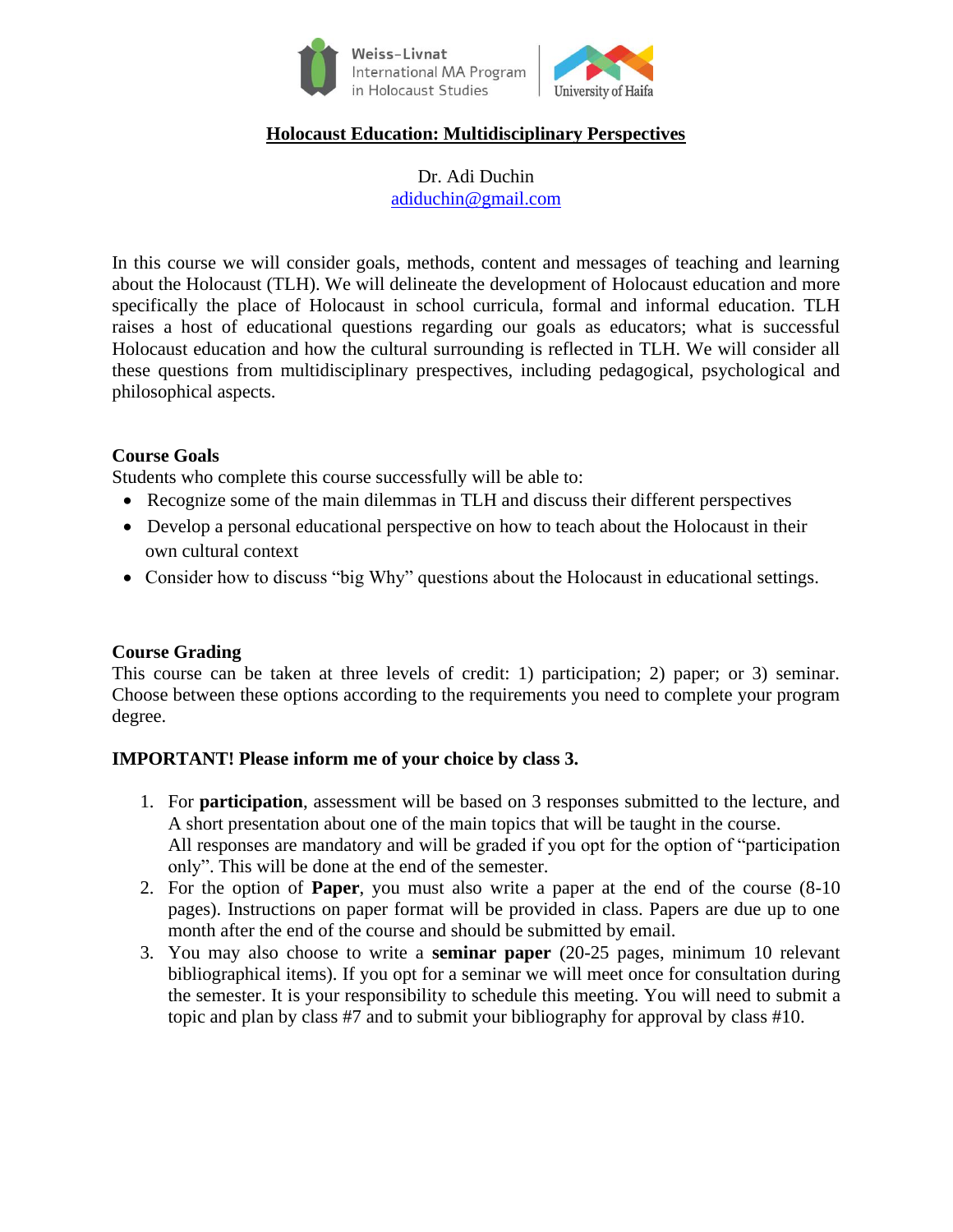# **Schedule of Topics, Readings, and Assignments**

| Date and<br>class #   | <b>Topics</b>                                                                                                                                                                                                                                                                        | <b>Assigned Readings</b>                                                                                                                                                                                                                                                                                                                                                                                                                                             |
|-----------------------|--------------------------------------------------------------------------------------------------------------------------------------------------------------------------------------------------------------------------------------------------------------------------------------|----------------------------------------------------------------------------------------------------------------------------------------------------------------------------------------------------------------------------------------------------------------------------------------------------------------------------------------------------------------------------------------------------------------------------------------------------------------------|
| Class $#1$<br>23.2.21 | An introspective look at our own<br>attitudes and experiences with TLH<br>An exercise in self-reflection. Since<br>this class sets the stage for the rest of<br>course, it is a mandatory<br>our<br>attendance class.                                                                | No reading assigned for today<br>Listen<br>the<br>podcast<br>to<br>https://open.spotify.com/episode/1WO5J<br>DsHACeKE20KcLSvBz?si=3mE-<br>xbRzRECAOftmw5SBJg                                                                                                                                                                                                                                                                                                         |
| Class $#2$<br>2.3.22  | Setting teaching goals for TLH:<br>What are some of the options?<br>In this class we will consider how<br>different teachers approach the topic of<br>TLH, how they are influenced by<br>context, personal experience and other<br>variables, and how<br>this can<br>be<br>measured. | Moisan, S., Hirsch, S., & Audet, G.<br>1.<br>(2015). Holocaust education in Quebec:<br>Teachers' positioning and practices.<br>McGill Journal of Education/Revue des<br>sciences de l'éducation de McGill, 50(2-<br>3), 247-268.<br>2. Novis Deutsch, N., Perkis, E. &<br>Granot-Bein, Y. (2018). Six teaching<br>orientations of Holocaust educators as<br>reflections of teaching perspectives and<br>meaning making processes. Teaching<br>and Teacher Education. |
| Class #3<br>9.3.22    | Major trends and programs in TLH:<br>curricular considerations<br>In this class we will analyze several<br>including<br>programs,<br>major<br>TLH<br>Echoes and Reflections and History<br>and ourselves, and analyze various<br>educational resources.                              | Schultz, Barr & Selman (2010) The<br>Value of a Developmental Approach to<br>Evaluating<br>Character Development<br>Programmes: An outcome study of<br>Facing History and Ourselves, Journal<br>of Moral Education, 30:1, 3-27                                                                                                                                                                                                                                       |
| Class #4<br>16.3.22   | Cultural and national aspects of<br>TLH: How important are they?<br>In this class we will discuss issues,<br>dilemmas and full-blown conflicts on<br>TLH between and within national and<br>cultural contexts                                                                        | 1. Ambrosewicz-Jacobs, J., & Szuchta,<br>R. (2014). The intricacies of education<br>about the Holocaust in Poland.<br>Intercultural Education, 25(4), 283-299.<br>Gross, Z. (2010). Holocaust<br>2.<br>education in Jewish schools in Israel:<br>Goals, dilemmas,<br>challenges. Prospects, 40(1), 93-113.                                                                                                                                                           |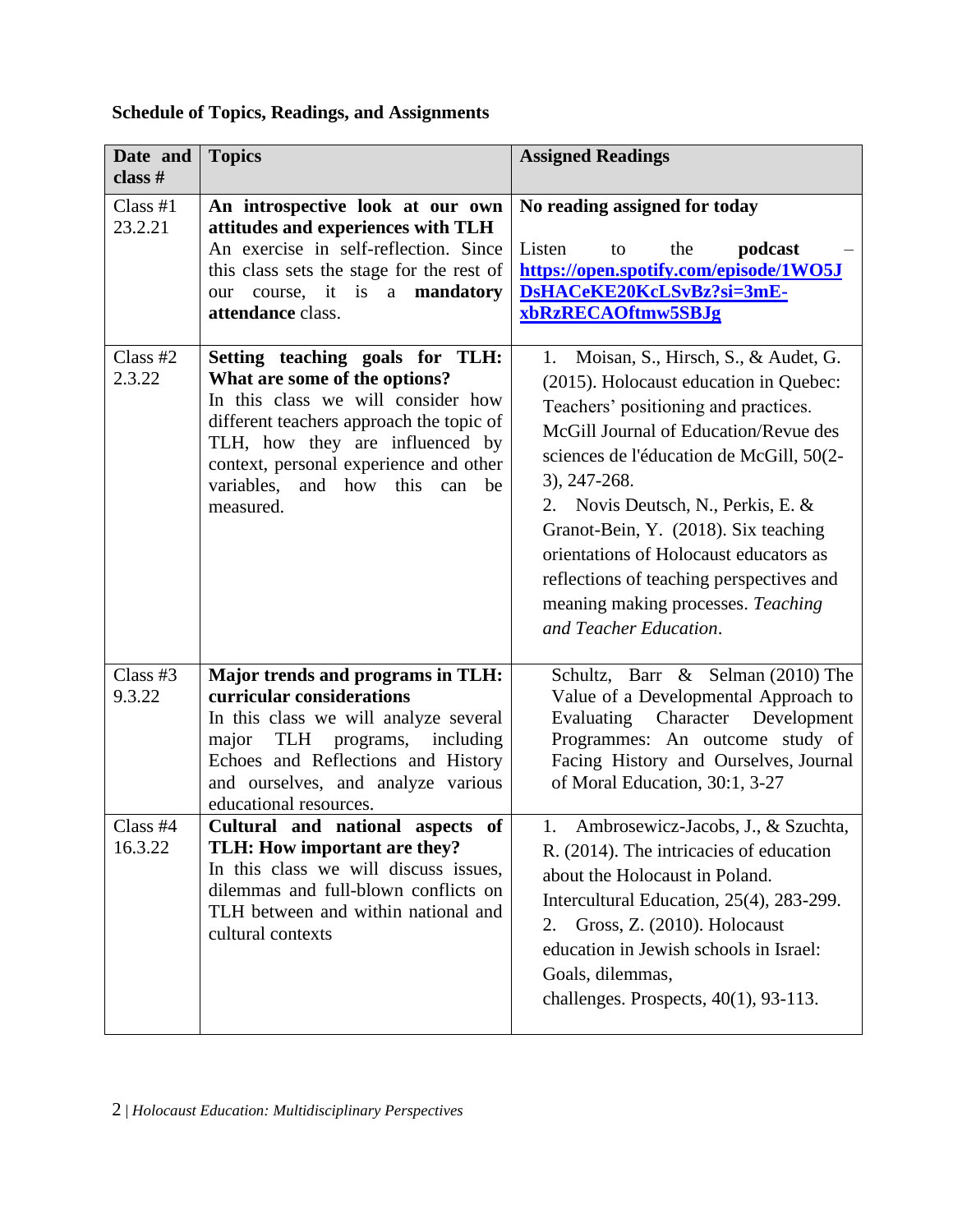| Class $#5$<br>23.3.22  | The emotional aspects of TLH:<br><b>Focus on simulation activities.</b><br>In this class we will address a set of<br>emotional<br>educational<br>dilemmas<br>relating to TLH, briefly touching on<br>age-related<br>pedagogical<br>suitability,<br>Holocaust<br>vicarious<br>fatigue<br>and | 1. Schweber, S. A. (2003). Simulating<br>survival. Curriculum Inquiry, 33(2),<br>139-188.<br>2. Holocaust Education: Why<br>simulation activities should not be<br>used. Anti-Defamation League.                                                                                                                                                                                                                                                                                                        |
|------------------------|---------------------------------------------------------------------------------------------------------------------------------------------------------------------------------------------------------------------------------------------------------------------------------------------|---------------------------------------------------------------------------------------------------------------------------------------------------------------------------------------------------------------------------------------------------------------------------------------------------------------------------------------------------------------------------------------------------------------------------------------------------------------------------------------------------------|
| Class #6<br>30.3.22    | trauma, and focusing on one issue:<br>should simulation activities be used or<br>eschewed?<br>the emotional<br>Discussion about<br>aspects of TLH                                                                                                                                           | No reading assigned for today                                                                                                                                                                                                                                                                                                                                                                                                                                                                           |
| Class #7<br>6.4.22     | The Third Generation and its role in<br><b>TLH</b>                                                                                                                                                                                                                                          | Duchin A., & Wiseman, H. (2016). The<br>third generation's encounter with their<br>survivor grandparent's Holocaust Memoir.<br>In E. Jilovsky, J. Silverstein & D. Slucki<br>(Eds.), In the Shadows of Memory (pp. 113-<br>134). London: Vallentine Mitchell.                                                                                                                                                                                                                                           |
| Class #8<br>27.4.22    | <b>Holocaust Memorial day</b><br>In this class we will discuss the project<br>"Zicaron<br>Basalon"<br>of<br>and<br>its<br>significance for TLH                                                                                                                                              | No reading assigned for today, you will be<br>asked to watch a short film                                                                                                                                                                                                                                                                                                                                                                                                                               |
| Class #9<br>11.5.22    | How could they? The personality<br>psychology of helpers and how this<br>can be used in education.                                                                                                                                                                                          | 1. Crockett & Lockwood (2018)<br>Extraordinary helpers, Trends in<br>Cognitive Sciences. pp. 1-2.<br>2. Midlarsky, E., Fagin Jones, S., &<br>Corley, R. P. (2005). Personality<br>correlates of heroic rescue during the<br>Holocaust. Journal of Personality,<br>73(4), 907-934.<br>3. Ashoulin, L., & Wiseman, H.<br>(2019). Voices of Adult Offspring of<br><b>Righteous Among the Nations:</b><br>Wartime Experiences during the<br>Holocaust. The Journal of Holocaust<br>Research, 33(2), 99-116. |
| Class $#10$<br>18.5.22 | <b>Guest Lecture</b>                                                                                                                                                                                                                                                                        | Readings will be given a week earlier                                                                                                                                                                                                                                                                                                                                                                                                                                                                   |
| Class $#11$<br>25.5.22 | <b>Short Presentations</b>                                                                                                                                                                                                                                                                  | No reading required for this meeting                                                                                                                                                                                                                                                                                                                                                                                                                                                                    |

3 | *Holocaust Education: Multidisciplinary Perspectives*